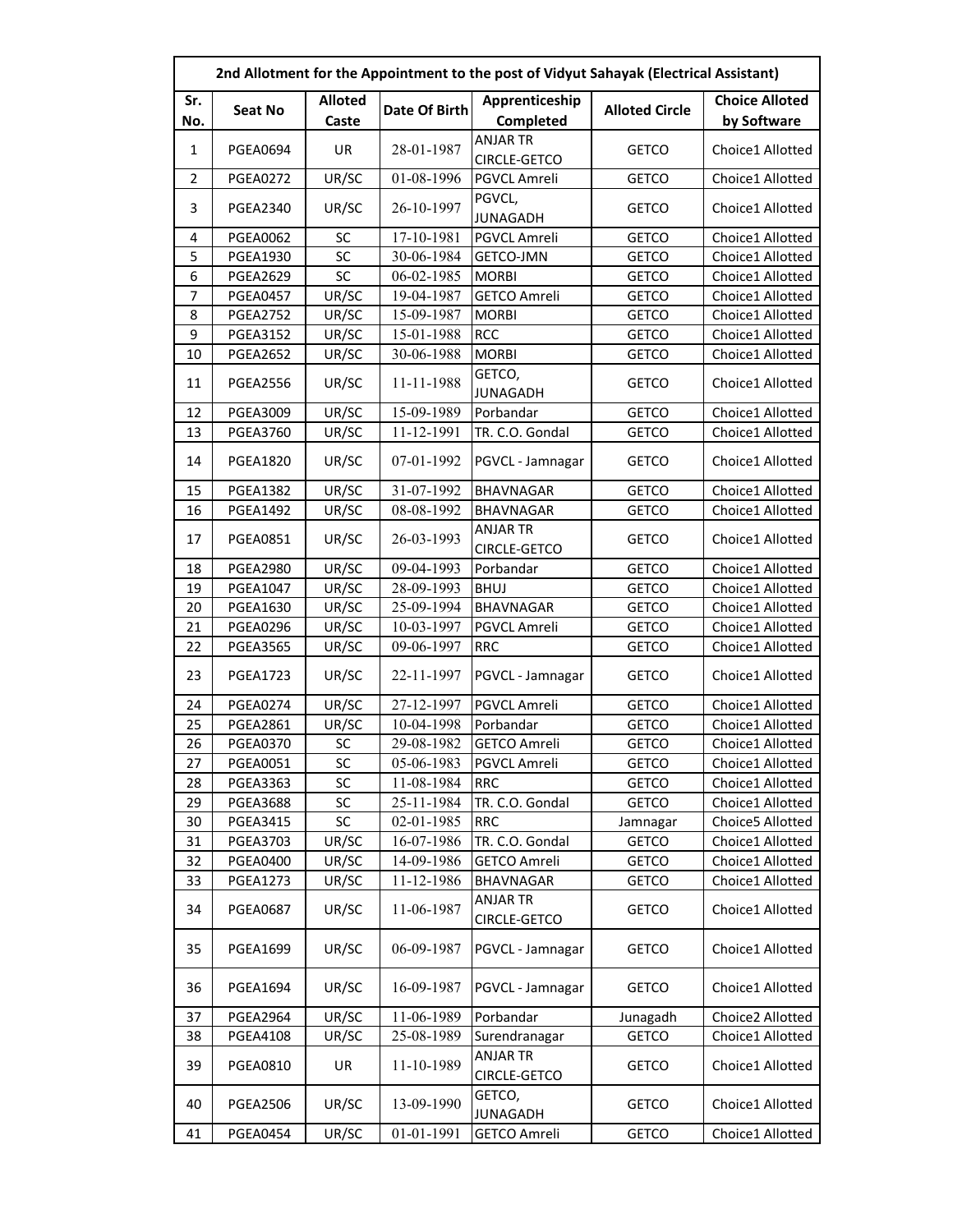|           | 2nd Allotment for the Appointment to the post of Vidyut Sahayak (Electrical Assistant) |                |                             |                                 |                       |                                 |  |  |
|-----------|----------------------------------------------------------------------------------------|----------------|-----------------------------|---------------------------------|-----------------------|---------------------------------|--|--|
| Sr.       | Seat No                                                                                | <b>Alloted</b> | Date Of Birth               | Apprenticeship                  | <b>Alloted Circle</b> | <b>Choice Alloted</b>           |  |  |
| No.<br>42 | <b>PGEA3137</b>                                                                        | Caste<br>UR/SC | 13-05-1991                  | Completed<br><b>RCC</b>         | <b>GETCO</b>          | by Software<br>Choice3 Allotted |  |  |
| 43        | <b>PGEA1104</b>                                                                        | UR/SC          | 28-07-1991                  | <b>Botad</b>                    | <b>GETCO</b>          | Choice1 Allotted                |  |  |
| 44        | <b>PGEA4032</b>                                                                        | UR             | 20-10-1991                  |                                 |                       | Choice1 Allotted                |  |  |
|           |                                                                                        |                |                             | Surendranagar                   | <b>GETCO</b>          |                                 |  |  |
| 45        | <b>PGEA0463</b>                                                                        | UR/SC          | 13-01-1992                  | <b>GETCO Amreli</b>             | <b>GETCO</b>          | Choice1 Allotted                |  |  |
| 46        | <b>PGEA1339</b>                                                                        | UR/SC          | 11-05-1992                  | <b>BHAVNAGAR</b>                | <b>GETCO</b>          | Choice1 Allotted                |  |  |
| 47        | PGEA1814                                                                               | UR/SC          | 06-07-1992                  | PGVCL - Jamnagar                | Jamnagar              | Choice2 Allotted                |  |  |
| 48        | <b>PGEA2962</b>                                                                        | UR/SC          | 15-08-1992                  | Porbandar                       | Junagadh              | Choice3 Allotted                |  |  |
| 49        | <b>PGEA3513</b>                                                                        | UR             | 15-05-1993                  | <b>RRC</b>                      | Morbi                 | Choice4 Allotted                |  |  |
| 50        | <b>PGEA2077</b>                                                                        | UR/SC          | 11-07-1993                  | GETCO-JMN                       | Jamnagar              | Choice2 Allotted                |  |  |
| 51        | <b>PGEA4046</b>                                                                        | UR/SC          | 07-08-1993                  | Surendranagar                   | Morbi                 | Choice3 Allotted                |  |  |
| 52        | <b>PGEA0872</b>                                                                        | UR/SC          | 02-12-1993                  | <b>ANJAR TR</b><br>CIRCLE-GETCO | Anjar                 | Choice1 Allotted                |  |  |
| 53        | <b>PGEA1153</b>                                                                        | UR/SC          | 23-09-1994                  | <b>Botad</b>                    | Bhavnagar             | Choice2 Allotted                |  |  |
| 54        | <b>PGEA3833</b>                                                                        | UR/SC          | 05-10-1994                  | TR. C.O. Gondal                 | <b>Botad</b>          | Choice4 Allotted                |  |  |
| 55        | <b>PGEA4146</b>                                                                        | UR/SC          | 05-10-1994                  | Surendranagar                   | Morbi                 | Choice3 Allotted                |  |  |
| 56        | <b>PGEA2187</b>                                                                        | UR/SC          | 27-05-1995                  | PGVCL,<br><b>JUNAGADH</b>       | Junagadh              | Choice2 Allotted                |  |  |
| 57        | <b>PGEA0553</b>                                                                        | UR             | 18-06-1995                  | <b>GETCO Amreli</b>             | Amreli                | Choice2 Allotted                |  |  |
| 58        | <b>PGEA1501</b>                                                                        | UR/SC          | 02-07-1995                  | <b>BHAVNAGAR</b>                | <b>Botad</b>          | Choice3 Allotted                |  |  |
| 59        | <b>PGEA2119</b>                                                                        | UR/SC          | 31-08-1995                  | PGVCL,<br><b>JUNAGADH</b>       | Junagadh              | Choice2 Allotted                |  |  |
| 60        | <b>PGEA3245</b>                                                                        | UR/SC          | 12-01-1996                  | <b>RCC</b>                      | Junagadh              | Choice4 Allotted                |  |  |
| 61        | <b>PGEA1026</b>                                                                        | UR/SEBC        | 30-08-1997                  | <b>BHUJ</b>                     | Anjar                 | Choice1 Allotted                |  |  |
| 62        | PGEA4163                                                                               | UR/SEBC        | 15-09-1997                  | Surendranagar                   | <b>Botad</b>          | Choice2 Allotted                |  |  |
| 63        | <b>PGEA3154</b>                                                                        | UR/SC          | 22-12-1997                  | <b>RCC</b>                      | Junagadh              | Choice4 Allotted                |  |  |
| 64        | <b>PGEA3068</b>                                                                        | UR/SEBC        | 27-12-1997                  | Porbandar                       | Jamnagar              | Choice3 Allotted                |  |  |
| 65        | <b>PGEA2993</b>                                                                        | UR/SEBC        | 06-10-1998                  | Porbandar                       | Junagadh              | Choice3 Allotted                |  |  |
| 66        | <b>PGEA0912</b>                                                                        | UR/SEBC        | 05-05-1999                  | <b>ANJAR TR</b><br>CIRCLE-GETCO | Anjar                 | Choice2 Allotted                |  |  |
| 67        | <b>PGEA4176</b>                                                                        | SC             | 22-10-1981                  | GETCO-JMN                       | <b>Botad</b>          | Choice2 Allotted                |  |  |
| 68        | <b>PGEA0344</b>                                                                        | SC             | 01-07-1983                  | <b>GETCO Amreli</b>             | Bhavnagar             | Choice3 Allotted                |  |  |
| 69        | PGEA3315                                                                               | <b>SEBC</b>    | 20-04-1984                  | <b>RCC</b>                      | <b>GETCO</b>          | Choice1 Allotted                |  |  |
| 70        | <b>PGEA3209</b>                                                                        | <b>SEBC</b>    | 08-11-1984                  | <b>RCC</b>                      | <b>GETCO</b>          | Choice1 Allotted                |  |  |
| 71        | <b>PGEA1822</b>                                                                        | SEBC           | 15-01-1985                  | PGVCL - Jamnagar                | <b>GETCO</b>          | Choice1 Allotted                |  |  |
| 72        | <b>PGEA3086</b>                                                                        | <b>SEBC</b>    | 09-07-1985                  | <b>RCC</b>                      | <b>GETCO</b>          | Choice1 Allotted                |  |  |
| 73        | <b>PGEA1529</b>                                                                        | <b>SEBC</b>    | $\overline{09} - 10 - 1985$ | <b>BHAVNAGAR</b>                | <b>GETCO</b>          | Choice1 Allotted                |  |  |
| 74        | <b>PGEA2215</b>                                                                        | SC             | 15-10-1985                  | PGVCL,<br><b>JUNAGADH</b>       | Morbi                 | Choice7 Allotted                |  |  |
| 75        | <b>PGEA3001</b>                                                                        | SC             | 05-12-1985                  | Porbandar                       | Jamnagar              | Choice4 Allotted                |  |  |
| 76        | <b>PGEA3180</b>                                                                        | <b>SEBC</b>    | 27-01-1986                  | <b>RCC</b>                      | <b>GETCO</b>          | Choice1 Allotted                |  |  |
| 77        | <b>PGEA3907</b>                                                                        | SEBC           | 02-06-1986                  | Surendranagar                   | <b>GETCO</b>          | Choice1 Allotted                |  |  |
| 78        | <b>PGEA0090</b>                                                                        | UR/SEBC        | 07-07-1986                  | PGVCL Amreli                    | Amreli                | Choice1 Allotted                |  |  |
| 79        | <b>PGEA3103</b>                                                                        | UR/SC          | 17-10-1986                  | <b>RCC</b>                      | Morbi                 | Choice4 Allotted                |  |  |
| 80        | <b>PGEA2604</b>                                                                        | UR/SC          | 02-02-1987                  | GETCO,<br><b>JUNAGADH</b>       | Anjar                 | Choice2 Allotted                |  |  |
| 81        | <b>PGEA1938</b>                                                                        | UR/SEBC        | 28-05-1987                  | GETCO-JMN                       | Junagadh              | Choice4 Allotted                |  |  |
| 82        | <b>PGEA0188</b>                                                                        | UR/SEBC        | 13-06-1987                  | PGVCL Amreli                    | Junagadh              | Choice2 Allotted                |  |  |
| 83        | <b>PGEA2217</b>                                                                        | UR/SEBC        | 07-07-1987                  | PGVCL,<br><b>JUNAGADH</b>       | Junagadh              | Choice2 Allotted                |  |  |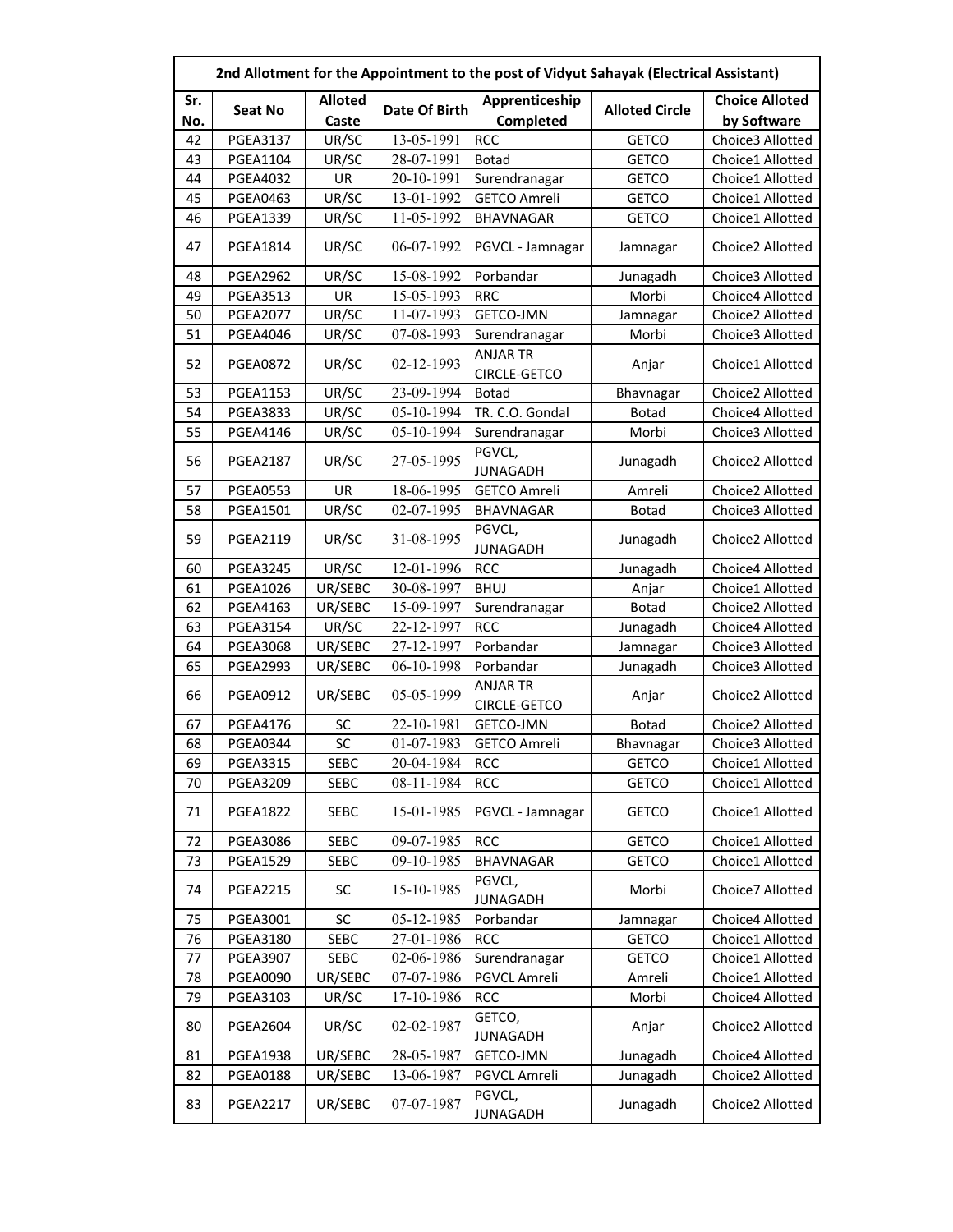|            | 2nd Allotment for the Appointment to the post of Vidyut Sahayak (Electrical Assistant) |                         |               |                                 |                       |                                      |  |  |
|------------|----------------------------------------------------------------------------------------|-------------------------|---------------|---------------------------------|-----------------------|--------------------------------------|--|--|
| Sr.<br>No. | <b>Seat No</b>                                                                         | <b>Alloted</b><br>Caste | Date Of Birth | Apprenticeship<br>Completed     | <b>Alloted Circle</b> | <b>Choice Alloted</b><br>by Software |  |  |
| 84         | <b>PGEA0648</b>                                                                        | UR                      | 14-09-1987    | ANJAR<br><b>CIRCLE PGVCL</b>    | Anjar                 | Choice1 Allotted                     |  |  |
| 85         | <b>PGEA1828</b>                                                                        | UR/SC                   | 24-09-1987    | PGVCL - Jamnagar                | Jamnagar              | Choice4 Allotted                     |  |  |
| 86         | <b>PGEA0723</b>                                                                        | UR/SC                   | 29-10-1987    | <b>ANJAR TR</b><br>CIRCLE-GETCO | Anjar                 | Choice2 Allotted                     |  |  |
| 87         | <b>PGEA3427</b>                                                                        | UR/SEBC                 | 10-06-1988    | <b>RRC</b>                      | Jamnagar              | Choice4 Allotted                     |  |  |
| 88         | <b>PGEA0122</b>                                                                        | UR/SC                   | 02-08-1988    | PGVCL Amreli                    | Amreli                | Choice2 Allotted                     |  |  |
| 89         | <b>PGEA3442</b>                                                                        | UR/SC                   | 03-11-1988    | <b>RRC</b>                      | Junagadh              | Choice1 Allotted                     |  |  |
| 90         | <b>PGEA1842</b>                                                                        | UR/SEBC                 | 01-06-1989    | PGVCL - Jamnagar                | Anjar                 | Choice2 Allotted                     |  |  |
| 91         | <b>PGEA3373</b>                                                                        | UR/SEBC                 | 26-06-1989    | <b>RRC</b>                      | Amreli                | Choice4 Allotted                     |  |  |
| 92         | <b>PGEA1918</b>                                                                        | UR/SEBC                 | 30-07-1989    | PGVCL - Jamnagar                | Jamnagar              | Choice2 Allotted                     |  |  |
| 93         | <b>PGEA1337</b>                                                                        | UR/SEBC                 | 07-08-1989    | <b>BHAVNAGAR</b>                | <b>Botad</b>          | Choice3 Allotted                     |  |  |
| 94         | <b>PGEA1656</b>                                                                        | UR/SEBC                 | 26-08-1989    | PGVCL - Jamnagar                | Jamnagar              | Choice2 Allotted                     |  |  |
| 95         | <b>PGEA3754</b>                                                                        | UR/SC                   | 01-10-1989    | TR. C.O. Gondal                 | Morbi                 | Choice4 Allotted                     |  |  |
| 96         | <b>PGEA3648</b>                                                                        | UR/SEBC                 | 22-10-1989    | <b>RRC</b>                      | Morbi                 | Choice3 Allotted                     |  |  |
| 97         | <b>PGEA1099</b>                                                                        | UR/SEBC                 | 18-12-1989    | <b>Botad</b>                    | <b>Botad</b>          | Choice3 Allotted                     |  |  |
| 98         | <b>PGEA0186</b>                                                                        | UR/SEBC                 | 08-04-1990    | PGVCL Amreli                    | Amreli                | Choice4 Allotted                     |  |  |
| 99         | <b>PGEA1978</b>                                                                        | UR/SC                   | 08-04-1990    | GETCO-JMN                       | Jamnagar              | Choice2 Allotted                     |  |  |
| 100        | <b>PGEA3443</b>                                                                        | UR/SEBC                 | 19-04-1990    | <b>RRC</b>                      | Jamnagar              | Choice7 Allotted                     |  |  |
| 101        | <b>PGEA3758</b>                                                                        | UR/SC                   | 29-07-1990    | TR. C.O. Gondal                 | Jamnagar              | Choice6 Allotted                     |  |  |
| 102        | <b>PGEA3750</b>                                                                        | UR/SC                   | 04-09-1990    | TR. C.O. Gondal                 | Morbi                 | Choice4 Allotted                     |  |  |
| 103        | <b>PGEA4095</b>                                                                        | UR/SEBC                 | 13-10-1990    | Surendranagar                   | <b>Botad</b>          | Choice5 Allotted                     |  |  |
| 104        | <b>PGEA2465</b>                                                                        | UR/SEBC                 | 04-04-1991    | GETCO,<br><b>JUNAGADH</b>       | Jamnagar              | Choice3 Allotted                     |  |  |
| 105        | <b>PGEA0640</b>                                                                        | UR/SC                   | 01-06-1991    | ANJAR<br><b>CIRCLE PGVCL</b>    | Anjar                 | Choice2 Allotted                     |  |  |
| 106        | <b>PGEA1111</b>                                                                        | UR/SEBC                 | 05-06-1991    | <b>Botad</b>                    | <b>Botad</b>          | Choice2 Allotted                     |  |  |
| 107        | <b>PGEA3356</b>                                                                        | UR/SC                   | 17-07-1991    | <b>RCC</b>                      | Morbi                 | Choice5 Allotted                     |  |  |
| 108        | <b>PGEA1498</b>                                                                        | UR/SC                   | 13-08-1991    | <b>BHAVNAGAR</b>                | Jamnagar              | Choice9 Allotted                     |  |  |
| 109        | PGEA0991                                                                               | UR/SEBC                 | 16-10-1991    | <b>BHUJ</b>                     | Bhuj                  | Choice2 Allotted                     |  |  |
| 110        | <b>PGEA3756</b>                                                                        | UR/SC                   | 17-11-1991    | TR. C.O. Gondal                 | Jamnagar              | Choice6 Allotted                     |  |  |
| 111        | <b>PGEA1374</b>                                                                        | UR/SEBC                 | 14-12-1991    | BHAVNAGAR                       | Morbi                 | Choice5 Allotted                     |  |  |
| 112        | <b>PGEA1810</b>                                                                        | UR/SEBC                 | 19-03-1992    | PGVCL - Jamnagar                | Jamnagar              | Choice2 Allotted                     |  |  |
| 113        | <b>PGEA0116</b>                                                                        | UR/SEBC                 | 26-04-1992    | PGVCL Amreli                    | Morbi                 | Choice9 Allotted                     |  |  |
| 114        | <b>PGEA0459</b>                                                                        | UR/SC                   | 10-06-1992    | <b>GETCO Amreli</b>             | Morbi                 | Choice9 Allotted                     |  |  |
| 115        | <b>PGEA0526</b>                                                                        | UR/SEBC                 | 09-08-1992    | <b>GETCO Amreli</b>             | Morbi                 | Choice11 Allotted                    |  |  |
| 116        | <b>PGEA0836</b>                                                                        | UR/SC                   | 16-08-1992    | ANJAR TR<br><b>CIRCLE-GETCO</b> | Bhuj                  | Choice2 Allotted                     |  |  |
| 117        | <b>PGEA2171</b>                                                                        | UR/SC                   | 01-09-1992    | PGVCL,<br><b>JUNAGADH</b>       | Morbi                 | Choice9 Allotted                     |  |  |
| 118        | <b>PGEA0763</b>                                                                        | UR/SEBC                 | 17-09-1992    | <b>ANJAR TR</b><br>CIRCLE-GETCO | Anjar                 | Choice2 Allotted                     |  |  |
| 119        | <b>PGEA3208</b>                                                                        | UR/SC                   | 21-09-1992    | <b>RCC</b>                      | Morbi                 | Choice5 Allotted                     |  |  |
| 120        | <b>PGEA2977</b>                                                                        | UR/SEBC                 | 21-11-1992    | Porbandar                       | Morbi                 | Choice11 Allotted                    |  |  |
| 121        | <b>PGEA0770</b>                                                                        | UR/SEBC                 | 14-01-1993    | <b>ANJAR TR</b><br>CIRCLE-GETCO | Anjar                 | Choice2 Allotted                     |  |  |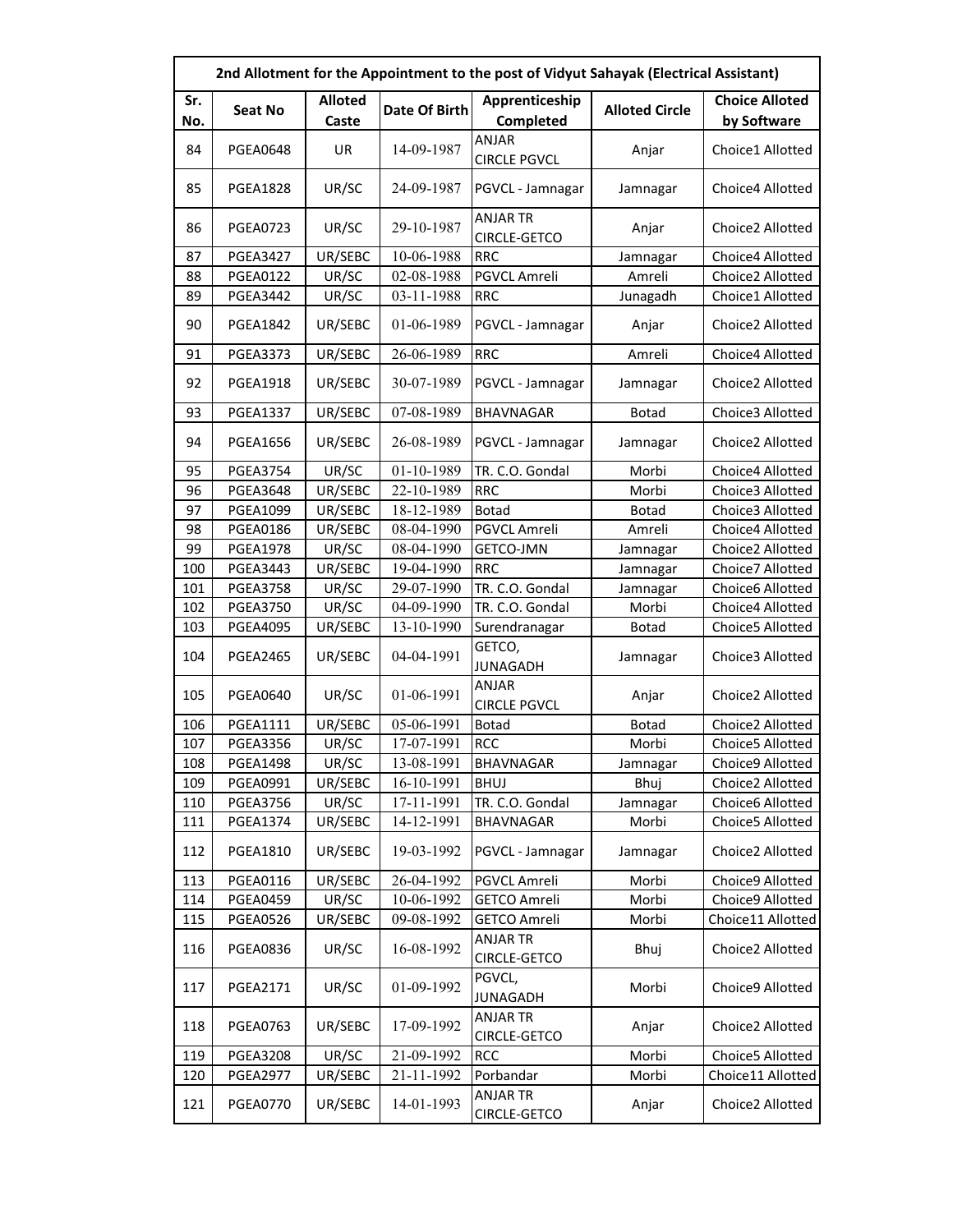|     | 2nd Allotment for the Appointment to the post of Vidyut Sahayak (Electrical Assistant) |                |               |                              |                       |                       |  |  |
|-----|----------------------------------------------------------------------------------------|----------------|---------------|------------------------------|-----------------------|-----------------------|--|--|
| Sr. |                                                                                        | <b>Alloted</b> |               | Apprenticeship               |                       | <b>Choice Alloted</b> |  |  |
| No. | <b>Seat No</b>                                                                         | Caste          | Date Of Birth | Completed                    | <b>Alloted Circle</b> | by Software           |  |  |
| 122 | <b>PGEA2527</b>                                                                        | UR/SC          | 08-03-1993    | GETCO,<br><b>JUNAGADH</b>    | Morbi                 | Choice7 Allotted      |  |  |
| 123 | <b>PGEA3581</b>                                                                        | UR/SC          | 10-04-1993    | <b>RRC</b>                   | Morbi                 | Choice5 Allotted      |  |  |
| 124 | <b>PGEA0304</b>                                                                        | UR             | 01-06-1993    | <b>PGVCL Amreli</b>          | Morbi                 | Choice9 Allotted      |  |  |
| 125 | <b>PGEA2683</b>                                                                        | UR/SEBC        | 28-06-1993    | <b>MORBI</b>                 | Morbi                 | Choice2 Allotted      |  |  |
| 126 | <b>PGEA3237</b>                                                                        | UR/SC          | 18-07-1993    | <b>RCC</b>                   | Morbi                 | Choice2 Allotted      |  |  |
| 127 | <b>PGEA2033</b>                                                                        | UR/SEBC        | 28-08-1993    | GETCO-JMN                    | Morbi                 | Choice7 Allotted      |  |  |
| 128 | <b>PGEA1912</b>                                                                        | UR/SEBC        | 02-10-1993    | PGVCL - Jamnagar             | Bhuj                  | Choice8 Allotted      |  |  |
| 129 | <b>PGEA1198</b>                                                                        | UR/SEBC        | 20-10-1993    | <b>Botad</b>                 | Bhuj                  | Choice9 Allotted      |  |  |
| 130 | <b>PGEA1411</b>                                                                        | UR/SEBC        | 14-11-1993    | <b>BHAVNAGAR</b>             | Bhuj                  | Choice13 Allotted     |  |  |
| 131 | <b>PGEA2680</b>                                                                        | UR/SC          | 23-02-1994    | <b>MORBI</b>                 | Bhuj                  | Choice11 Allotted     |  |  |
| 132 | <b>PGEA2989</b>                                                                        | <b>SEBC</b>    | 01-06-1994    | Porbandar                    | Jamnagar              | Choice3 Allotted      |  |  |
| 133 | <b>PGEA0470</b>                                                                        | <b>SEBC</b>    | 25-06-1994    | <b>GETCO Amreli</b>          | <b>GETCO</b>          | Choice1 Allotted      |  |  |
| 134 | <b>PGEA3832</b>                                                                        | <b>SEBC</b>    | 29-07-1994    | TR. C.O. Gondal              | <b>GETCO</b>          | Choice1 Allotted      |  |  |
| 135 | <b>PGEA0530</b>                                                                        | <b>SEBC</b>    | 11-08-1994    | <b>GETCO Amreli</b>          | <b>GETCO</b>          | Choice1 Allotted      |  |  |
| 136 | <b>PGEA3815</b>                                                                        | <b>SEBC</b>    | 27-08-1994    | TR. C.O. Gondal              | <b>GETCO</b>          | Choice1 Allotted      |  |  |
| 137 | <b>PGEA2419</b>                                                                        | <b>SEBC</b>    | 28-08-1994    | GETCO,<br><b>JUNAGADH</b>    | <b>GETCO</b>          | Choice1 Allotted      |  |  |
| 138 | <b>PGEA4152</b>                                                                        | <b>SEBC</b>    | 17-11-1994    | Surendranagar                | <b>GETCO</b>          | Choice1 Allotted      |  |  |
| 139 | <b>PGEA2060</b>                                                                        | <b>SEBC</b>    | 09-02-1995    | GETCO-JMN                    | <b>GETCO</b>          | Choice1 Allotted      |  |  |
| 140 | <b>PGEA0516</b>                                                                        | <b>SEBC</b>    | 05-04-1995    | <b>GETCO Amreli</b>          | <b>GETCO</b>          | Choice1 Allotted      |  |  |
| 141 | <b>PGEA2782</b>                                                                        | <b>SEBC</b>    | 10-04-1995    | <b>MORBI</b>                 | <b>GETCO</b>          | Choice1 Allotted      |  |  |
| 142 | <b>PGEA2780</b>                                                                        | SC             | 07-07-1995    | <b>MORBI</b>                 | Morbi                 | Choice2 Allotted      |  |  |
| 143 | <b>PGEA1566</b>                                                                        | <b>SEBC</b>    | 08-07-1995    | <b>BHAVNAGAR</b>             | <b>GETCO</b>          | Choice1 Allotted      |  |  |
| 144 | <b>PGEA3656</b>                                                                        | <b>SC</b>      | 19-07-1995    | <b>RRC</b>                   | Morbi                 | Choice4 Allotted      |  |  |
| 145 | <b>PGEA1866</b>                                                                        | <b>SEBC</b>    | 28-07-1995    | PGVCL - Jamnagar             | <b>GETCO</b>          | Choice1 Allotted      |  |  |
| 146 | <b>PGEA2715</b>                                                                        | SC             | 17-08-1995    | <b>MORBI</b>                 | Jamnagar              | Choice5 Allotted      |  |  |
| 147 | <b>PGEA0244</b>                                                                        | <b>SEBC</b>    | 28-09-1995    | PGVCL Amreli                 | <b>GETCO</b>          | Choice1 Allotted      |  |  |
| 148 | <b>PGEA2703</b>                                                                        | <b>SEBC</b>    | 23-12-1995    | <b>MORBI</b>                 | <b>GETCO</b>          | Choice1 Allotted      |  |  |
| 149 | <b>PGEA0617</b>                                                                        | <b>SEBC</b>    | 13-01-1996    | ANJAR<br><b>CIRCLE PGVCL</b> | <b>GETCO</b>          | Choice1 Allotted      |  |  |
| 150 | <b>PGEA2335</b>                                                                        | SC             | 21-01-1996    | PGVCL,<br><b>JUNAGADH</b>    | Bhavnagar             | Choice7 Allotted      |  |  |
| 151 | <b>PGEA3054</b>                                                                        | SC             | 28-03-1996    | Porbandar                    | Jamnagar              | Choice5 Allotted      |  |  |
| 152 | <b>PGEA4171</b>                                                                        | <b>SEBC</b>    | 16-05-1996    | Surendranagar                | <b>GETCO</b>          | Choice1 Allotted      |  |  |
| 153 | <b>PGEA3384</b>                                                                        | <b>SEBC</b>    | 01-08-1996    | <b>RRC</b>                   | <b>GETCO</b>          | Choice1 Allotted      |  |  |
| 154 | <b>PGEA0546</b>                                                                        | <b>SEBC</b>    | 17-08-1996    | <b>GETCO Amreli</b>          | <b>GETCO</b>          | Choice1 Allotted      |  |  |
| 155 | <b>PGEA1040</b>                                                                        | <b>SEBC</b>    | 27-04-1997    | <b>BHUJ</b>                  | <b>GETCO</b>          | Choice1 Allotted      |  |  |
| 156 | <b>PGEA3878</b>                                                                        | SEBC           | 23-05-1997    | TR. C.O. Gondal              | <b>GETCO</b>          | Choice1 Allotted      |  |  |
| 157 | <b>PGEA2042</b>                                                                        | <b>SEBC</b>    | 01-12-1997    | GETCO-JMN                    | <b>GETCO</b>          | Choice1 Allotted      |  |  |
| 158 | <b>PGEA3903</b>                                                                        | SC             | 21-03-1982    | Surendranagar                | <b>Botad</b>          | Choice8 Allotted      |  |  |
| 159 | <b>PGEA1735</b>                                                                        | SC             | 30-10-1982    | PGVCL - Jamnagar             | Bhavnagar             | Choice7 Allotted      |  |  |
| 160 | <b>PGEA3083</b>                                                                        | SC             | 28-12-1983    | <b>RCC</b>                   | Anjar                 | Choice12 Allotted     |  |  |
| 161 | <b>PGEA1635</b>                                                                        | <b>SEBC</b>    | 23-02-1984    | PGVCL - Jamnagar             | <b>GETCO</b>          | Choice1 Allotted      |  |  |
| 162 | <b>PGEA0020</b>                                                                        | SC             | 18-04-1984    | PGVCL Amreli                 | Bhuj                  | Choice10 Allotted     |  |  |
| 163 | <b>PGEA3408</b>                                                                        | <b>SEBC</b>    | 25-01-1985    | <b>RRC</b>                   | <b>GETCO</b>          | Choice1 Allotted      |  |  |
| 164 | <b>PGEA2541</b>                                                                        | SEBC           | 01-03-1985    | GETCO,<br><b>JUNAGADH</b>    | <b>GETCO</b>          | Choice1 Allotted      |  |  |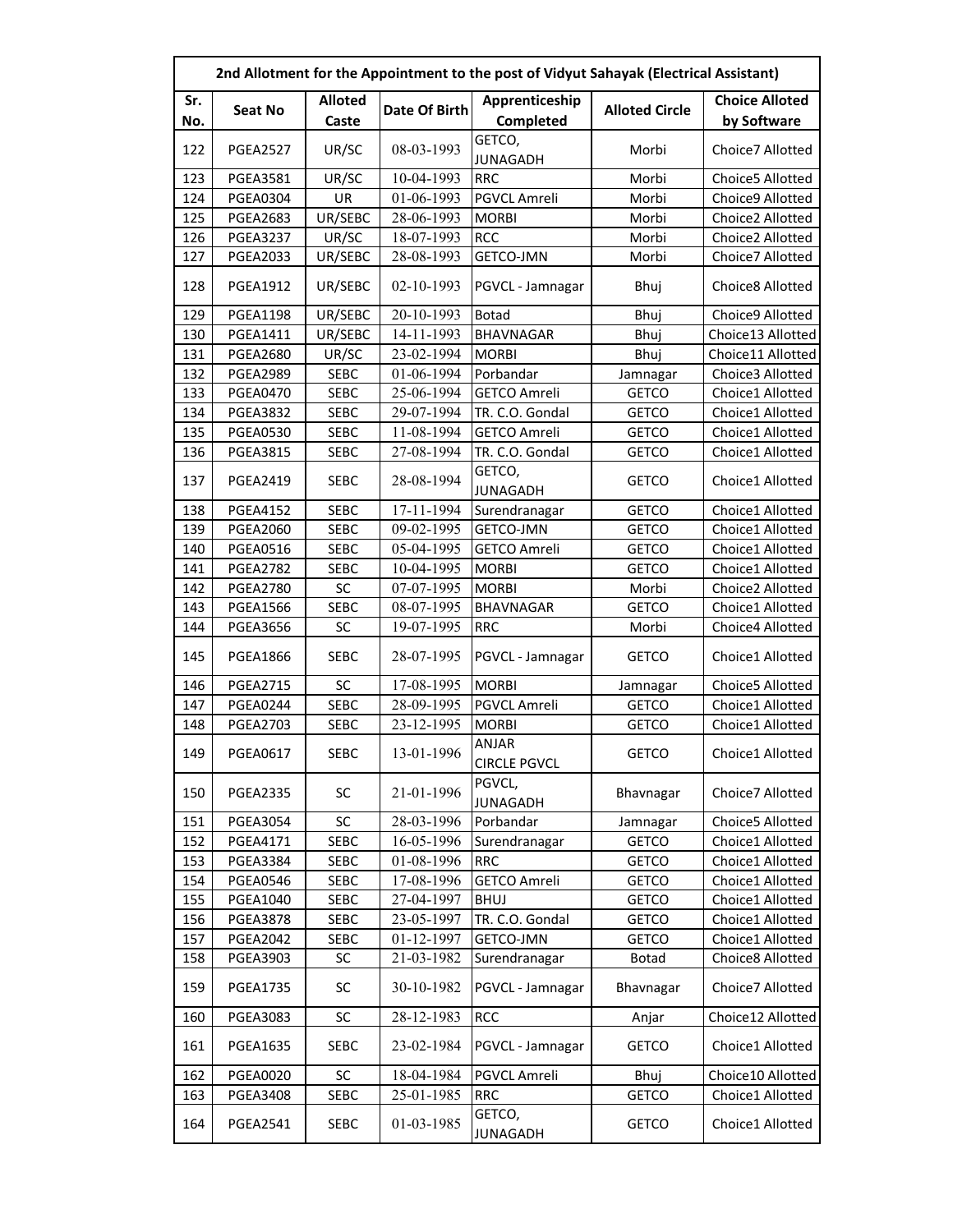|     | 2nd Allotment for the Appointment to the post of Vidyut Sahayak (Electrical Assistant) |                |               |                                     |                       |                       |  |  |
|-----|----------------------------------------------------------------------------------------|----------------|---------------|-------------------------------------|-----------------------|-----------------------|--|--|
| Sr. |                                                                                        | <b>Alloted</b> | Date Of Birth | Apprenticeship                      | <b>Alloted Circle</b> | <b>Choice Alloted</b> |  |  |
| No. | <b>Seat No</b>                                                                         | Caste          |               | Completed                           |                       | by Software           |  |  |
| 165 | <b>PGEA2297</b>                                                                        | <b>SEBC</b>    | 02-01-1986    | PGVCL,<br><b>JUNAGADH</b>           | <b>GETCO</b>          | Choice1 Allotted      |  |  |
| 166 | <b>PGEA1300</b>                                                                        | <b>SEBC</b>    | 09-02-1986    | <b>BHAVNAGAR</b>                    | <b>GETCO</b>          | Choice1 Allotted      |  |  |
| 167 | <b>PGEA0933</b>                                                                        | <b>SEBC</b>    | 10-10-1986    | <b>BHUJ</b>                         | <b>GETCO</b>          | Choice1 Allotted      |  |  |
| 168 | <b>PGEA3938</b>                                                                        | <b>SEBC</b>    | 04-04-1987    | Surendranagar                       | <b>GETCO</b>          | Choice1 Allotted      |  |  |
| 169 | <b>PGEA3706</b>                                                                        | <b>SEBC</b>    | 13-04-1987    | TR. C.O. Gondal                     | <b>GETCO</b>          | Choice1 Allotted      |  |  |
| 170 | <b>PGEA3383</b>                                                                        | <b>SEBC</b>    | 15-09-1987    | <b>RRC</b>                          | <b>GETCO</b>          | Choice1 Allotted      |  |  |
| 171 | <b>PGEA2533</b>                                                                        | <b>SEBC</b>    | 12-10-1987    | GETCO,<br><b>JUNAGADH</b>           | <b>GETCO</b>          | Choice1 Allotted      |  |  |
| 172 | <b>PGEA3981</b>                                                                        | <b>SEBC</b>    | 15-12-1987    | Surendranagar                       | <b>GETCO</b>          | Choice1 Allotted      |  |  |
| 173 | <b>PGEA3545</b>                                                                        | <b>SEBC</b>    | 09-03-1989    | <b>RRC</b>                          | Rajkot Rural          | Choice1 Allotted      |  |  |
| 174 | <b>PGEA3734</b>                                                                        | <b>SEBC</b>    | 30-04-1989    | TR. C.O. Gondal                     | <b>GETCO</b>          | Choice1 Allotted      |  |  |
| 175 | <b>PGEA3310</b>                                                                        | <b>SEBC</b>    | 03-06-1989    | <b>RCC</b>                          | Rajkot Rural          | Choice1 Allotted      |  |  |
| 176 | <b>PGEA2656</b>                                                                        | <b>SEBC</b>    | 20-10-1989    | <b>MORBI</b>                        | <b>GETCO</b>          | Choice1 Allotted      |  |  |
| 177 | <b>PGEA3124</b>                                                                        | <b>SEBC</b>    | 30-12-1989    | <b>RCC</b>                          | <b>GETCO</b>          | Choice1 Allotted      |  |  |
| 178 | <b>PGEA3301</b>                                                                        | <b>SEBC</b>    | 25-09-1990    | <b>RCC</b>                          | <b>GETCO</b>          | Choice1 Allotted      |  |  |
| 179 | <b>PGEA1204</b>                                                                        | <b>SEBC</b>    | 05-12-1990    | <b>Botad</b>                        | <b>GETCO</b>          | Choice1 Allotted      |  |  |
| 180 | <b>PGEA2958</b>                                                                        | <b>SEBC</b>    | 12-02-1991    | Porbandar                           | <b>GETCO</b>          | Choice1 Allotted      |  |  |
| 181 | <b>PGEA1955</b>                                                                        | <b>SEBC</b>    | 20-03-1991    | <b>GETCO-JMN</b>                    | <b>GETCO</b>          | Choice1 Allotted      |  |  |
| 182 | <b>PGEA2907</b>                                                                        | <b>SEBC</b>    | 14-05-1991    | Porbandar                           | <b>GETCO</b>          | Choice1 Allotted      |  |  |
| 183 | <b>PGEA3151</b>                                                                        | <b>SEBC</b>    | 08-10-1991    | <b>RCC</b>                          | <b>GETCO</b>          | Choice1 Allotted      |  |  |
| 184 | <b>PGEA1894</b>                                                                        | <b>SEBC</b>    | 16-12-1991    | PGVCL - Jamnagar                    | <b>GETCO</b>          | Choice1 Allotted      |  |  |
| 185 | <b>PGEA0861</b>                                                                        | <b>SEBC</b>    | 14-02-1992    | <b>ANJAR TR</b><br>CIRCLE-GETCO     | Anjar                 | Choice2 Allotted      |  |  |
| 186 | PGEA4043                                                                               | <b>SEBC</b>    | 30-04-1992    | Surendranagar                       | Surendranagar         | Choice2 Allotted      |  |  |
| 187 | <b>PGEA1499</b>                                                                        | <b>SEBC</b>    | 20-12-1992    | <b>BHAVNAGAR</b>                    | Surendranagar         | Choice5 Allotted      |  |  |
| 188 | <b>PGEA0668</b>                                                                        | <b>SEBC</b>    | 08-01-1993    | <b>ANJAR</b><br><b>CIRCLE PGVCL</b> | Anjar                 | Choice2 Allotted      |  |  |
| 189 | <b>PGEA2606</b>                                                                        | <b>SEBC</b>    | 20-06-1993    | GETCO,<br><b>JUNAGADH</b>           | Rajkot Rural          | Choice5 Allotted      |  |  |
| 190 | <b>PGEA3516</b>                                                                        | <b>SEBC</b>    | 17-11-1993    | <b>RRC</b>                          | Rajkot Rural          | Choice3 Allotted      |  |  |
| 191 | <b>PGEA1445</b>                                                                        | <b>SEBC</b>    | 27-01-1994    | <b>BHAVNAGAR</b>                    | Rajkot Rural          | Choice4 Allotted      |  |  |
| 192 | <b>PGEA2166</b>                                                                        | <b>SEBC</b>    | 03-02-1994    | PGVCL,<br><b>JUNAGADH</b>           | Rajkot Rural          | Choice3 Allotted      |  |  |
| 193 | <b>PGEA0228</b>                                                                        | <b>SEBC</b>    | 01-06-1994    | PGVCL Amreli                        | Rajkot Rural          | Choice7 Allotted      |  |  |
| 194 | <b>PGEA1059</b>                                                                        | <b>SEBC</b>    | 01-06-1994    | <b>BHUJ</b>                         | Bhuj                  | Choice2 Allotted      |  |  |
| 195 | <b>PGEA2057</b>                                                                        | SEBC           | 20-09-1994    | GETCO-JMN                           | Jamnagar              | Choice2 Allotted      |  |  |
| 196 | <b>PGEA0554</b>                                                                        | <b>SEBC</b>    | 02-12-1994    | <b>GETCO Amreli</b>                 | Surendranagar         | Choice4 Allotted      |  |  |
| 197 | <b>PGEA3677</b>                                                                        | SEBC           | 12-12-1994    | <b>RRC</b>                          | Rajkot Rural          | Choice3 Allotted      |  |  |
| 198 | <b>PGEA4051</b>                                                                        | <b>SEBC</b>    | 06-02-1995    | Surendranagar                       | Morbi                 | Choice2 Allotted      |  |  |
| 199 | <b>PGEA0518</b>                                                                        | <b>SEBC</b>    | 09-03-1995    | <b>GETCO Amreli</b>                 | Morbi                 | Choice6 Allotted      |  |  |
| 200 | <b>PGEA3643</b>                                                                        | <b>SEBC</b>    | 10-03-1995    | <b>RRC</b>                          | Morbi                 | Choice2 Allotted      |  |  |
| 201 | <b>PGEA4079</b>                                                                        | SEBC           | 01-06-1995    | Surendranagar                       | Morbi                 | Choice2 Allotted      |  |  |
| 202 | <b>PGEA4160</b>                                                                        | SEBC           | 28-07-1995    | Surendranagar                       | Morbi                 | Choice6 Allotted      |  |  |
| 203 | <b>PGEA1618</b>                                                                        | <b>SEBC</b>    | 14-08-1995    | <b>BHAVNAGAR</b>                    | Jamnagar              | Choice10 Allotted     |  |  |
| 204 | <b>PGEA1447</b>                                                                        | SEBC           | 19-08-1995    | <b>BHAVNAGAR</b>                    | Jamnagar              | Choice8 Allotted      |  |  |
| 205 | <b>PGEA1571</b>                                                                        | <b>SEBC</b>    | 24-09-1995    | <b>BHAVNAGAR</b>                    | Jamnagar              | Choice9 Allotted      |  |  |
| 206 | <b>PGEA1195</b>                                                                        | SEBC           | 03-10-1995    | <b>Botad</b>                        | Morbi                 | Choice7 Allotted      |  |  |
| 207 | <b>PGEA3542</b>                                                                        | SEBC           | 13-01-1996    | <b>RRC</b>                          | Morbi                 | Choice7 Allotted      |  |  |
| 208 | <b>PGEA1616</b>                                                                        | SEBC           | 17-01-1996    | BHAVNAGAR                           | Anjar                 | Choice9 Allotted      |  |  |
| 209 | <b>PGEA3854</b>                                                                        | <b>SEBC</b>    | 17-05-1996    | TR. C.O. Gondal                     | Morbi                 | Choice4 Allotted      |  |  |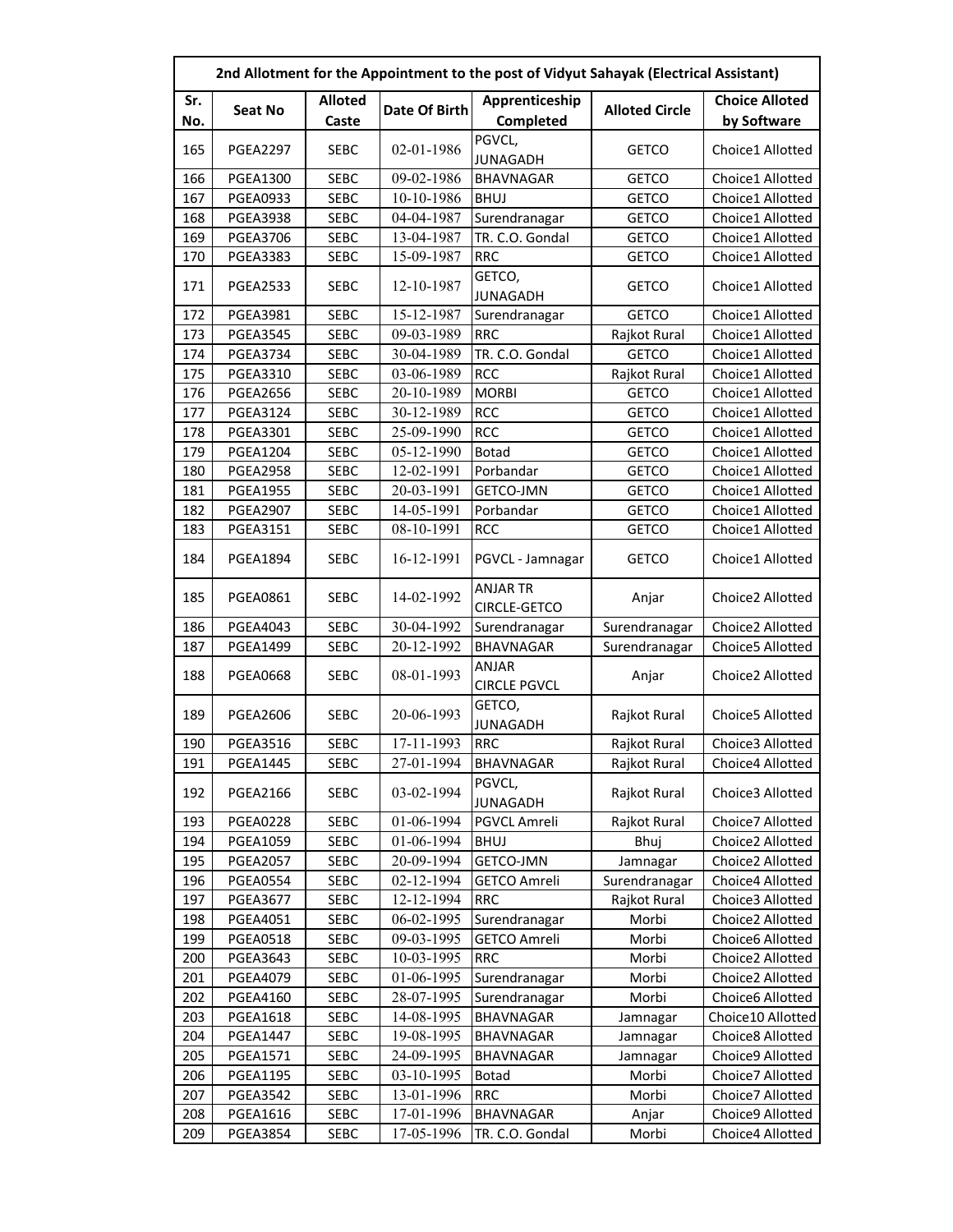|            | 2nd Allotment for the Appointment to the post of Vidyut Sahayak (Electrical Assistant) |                         |               |                                 |                       |                                      |  |  |
|------------|----------------------------------------------------------------------------------------|-------------------------|---------------|---------------------------------|-----------------------|--------------------------------------|--|--|
| Sr.<br>No. | Seat No                                                                                | <b>Alloted</b><br>Caste | Date Of Birth | Apprenticeship<br>Completed     | <b>Alloted Circle</b> | <b>Choice Alloted</b><br>by Software |  |  |
| 210        | <b>PGEA3348</b>                                                                        | <b>SEBC</b>             | 11-06-1996    | <b>RCC</b>                      | Morbi                 | Choice5 Allotted                     |  |  |
| 211        | <b>PGEA0895</b>                                                                        | <b>SEBC</b>             | 18-06-1996    | <b>ANJAR TR</b><br>CIRCLE-GETCO | Anjar                 | Choice2 Allotted                     |  |  |
| 212        | <b>PGEA2054</b>                                                                        | <b>SEBC</b>             | 03-07-1996    | <b>GETCO-JMN</b>                | Jamnagar              | Choice2 Allotted                     |  |  |
| 213        | <b>PGEA2914</b>                                                                        | <b>SEBC</b>             | 25-08-1996    | Porbandar                       | Jamnagar              | Choice3 Allotted                     |  |  |
| 214        | <b>PGEA3043</b>                                                                        | <b>SEBC</b>             | 07-09-1996    | Porbandar                       | Jamnagar              | Choice3 Allotted                     |  |  |
| 215        | <b>PGEA2727</b>                                                                        | <b>SEBC</b>             | 24-09-1996    | <b>MORBI</b>                    | Morbi                 | Choice1 Allotted                     |  |  |
| 216        | <b>PGEA2913</b>                                                                        | <b>SEBC</b>             | 17-10-1996    | Porbandar                       | Jamnagar              | Choice4 Allotted                     |  |  |
| 217        | <b>PGEA3554</b>                                                                        | <b>SEBC</b>             | 05-12-1996    | <b>RRC</b>                      | Morbi                 | Choice5 Allotted                     |  |  |
| 218        | <b>PGEA1551</b>                                                                        | SEBC                    | 17-12-1996    | <b>BHAVNAGAR</b>                | Jamnagar              | Choice6 Allotted                     |  |  |
| 219        | <b>PGEA1684</b>                                                                        | <b>SEBC</b>             | 06-01-1997    | PGVCL - Jamnagar                | Jamnagar              | Choice2 Allotted                     |  |  |
| 220        | <b>PGEA1679</b>                                                                        | <b>SEBC</b>             | 30-07-1997    | PGVCL - Jamnagar                | Jamnagar              | Choice2 Allotted                     |  |  |
| 221        | <b>PGEA3530</b>                                                                        | <b>SEBC</b>             | 25-08-1997    | <b>RRC</b>                      | Jamnagar              | Choice6 Allotted                     |  |  |
| 222        | <b>PGEA2124</b>                                                                        | <b>SEBC</b>             | 06-05-1998    | PGVCL,<br><b>JUNAGADH</b>       | Jamnagar              | Choice7 Allotted                     |  |  |
| 223        | <b>PGEA3159</b>                                                                        | <b>SEBC</b>             | 03-08-1998    | <b>RCC</b>                      | Jamnagar              | Choice8 Allotted                     |  |  |
| 224        | <b>PGEA1613</b>                                                                        | <b>SEBC</b>             | 06-08-1999    | <b>BHAVNAGAR</b>                | Jamnagar              | Choice9 Allotted                     |  |  |
| 225        | <b>PGEA1229</b>                                                                        | <b>SEBC</b>             | 25-08-1982    | <b>BHAVNAGAR</b>                | Bhuj                  | Choice10 Allotted                    |  |  |
| 226        | <b>PGEA0019</b>                                                                        | <b>SEBC</b>             | 13-06-1983    | PGVCL Amreli                    | Anjar                 | Choice8 Allotted                     |  |  |
| 227        | <b>PGEA1741</b>                                                                        | <b>SEBC</b>             | 28-05-1984    | PGVCL - Jamnagar                | Jamnagar              | Choice2 Allotted                     |  |  |
| 228        | <b>PGEA2448</b>                                                                        | <b>SEBC</b>             | 11-11-1985    | GETCO,<br><b>JUNAGADH</b>       | Jamnagar              | Choice4 Allotted                     |  |  |
| 229        | <b>PGEA1323</b>                                                                        | <b>SEBC</b>             | 30-01-1986    | <b>BHAVNAGAR</b>                | Bhuj                  | Choice10 Allotted                    |  |  |
| 230        | <b>PGEA2502</b>                                                                        | <b>SEBC</b>             | 24-02-1986    | GETCO,<br><b>JUNAGADH</b>       | Jamnagar              | Choice6 Allotted                     |  |  |
| 231        | PGEA3111                                                                               | <b>SEBC</b>             | 24-06-1986    | <b>RCC</b>                      | Jamnagar              | Choice9 Allotted                     |  |  |
| 232        | <b>PGEA3031</b>                                                                        | <b>SEBC</b>             | 02-07-1986    | Porbandar                       | Jamnagar              | Choice3 Allotted                     |  |  |
| 233        | <b>PGEA2801</b>                                                                        | <b>SEBC</b>             | 14-07-1986    | <b>MORBI</b>                    | Jamnagar              | Choice5 Allotted                     |  |  |
| 234        | <b>PGEA2944</b>                                                                        | <b>SEBC</b>             | 11-12-1986    | Porbandar                       | Anjar                 | Choice12 Allotted                    |  |  |
| 235        | <b>PGEA1258</b>                                                                        | <b>SEBC</b>             | 18-04-1987    | <b>BHAVNAGAR</b>                | Anjar                 | Choice12 Allotted                    |  |  |
| 236        | <b>PGEA0934</b>                                                                        | <b>SEBC</b>             | 21-05-1987    | <b>BHUJ</b>                     | Bhuj                  | Choice2 Allotted                     |  |  |
| 237        | <b>PGEA3485</b>                                                                        | <b>SEBC</b>             | 27-06-1987    | <b>RRC</b>                      | Anjar                 | Choice8 Allotted                     |  |  |
| 238        | <b>PGEA1895</b>                                                                        | SEBC                    | 21-11-1987    | PGVCL - Jamnagar                | Bhuj                  | Choice13 Allotted                    |  |  |
| 239        | <b>PGEA0076</b>                                                                        | <b>SEBC</b>             | 30-12-1987    | PGVCL Amreli                    | Bhuj                  | Choice12 Allotted                    |  |  |
| 240        | <b>PGEA2400</b>                                                                        | <b>SEBC</b>             | 11-03-1988    | GETCO,<br><b>JUNAGADH</b>       | Bhuj                  | Choice12 Allotted                    |  |  |
| 241        | <b>PGEA2848</b>                                                                        | ST                      | 22-01-1995    | Porbandar                       | <b>GETCO</b>          | Choice1 Allotted                     |  |  |
| 242        | <b>PGEA2351</b>                                                                        | ST                      | 25-04-1995    | PGVCL,<br><b>JUNAGADH</b>       | <b>GETCO</b>          | Choice1 Allotted                     |  |  |
| 243        | <b>PGEA3347</b>                                                                        | <b>ST</b>               | 05-08-1995    | <b>RCC</b>                      | <b>GETCO</b>          | Choice1 Allotted                     |  |  |
| 244        | <b>PGEA1730</b>                                                                        | ST                      | 27-06-1997    | PGVCL - Jamnagar                | <b>GETCO</b>          | Choice1 Allotted                     |  |  |
| 245        | <b>PGEA4174</b>                                                                        | ST                      | 24-07-1981    | PGVCL - Jamnagar                | <b>GETCO</b>          | Choice1 Allotted                     |  |  |
| 246        | <b>PGEA0436</b>                                                                        | <b>ST</b>               | 01-06-1982    | <b>GETCO Amreli</b>             | <b>GETCO</b>          | Choice1 Allotted                     |  |  |
| 247        | <b>PGEA0768</b>                                                                        | <b>ST</b>               | 12-05-1983    | ANJAR TR<br>CIRCLE-GETCO        | <b>GETCO</b>          | Choice1 Allotted                     |  |  |
| 248        | <b>PGEA0357</b>                                                                        | <b>ST</b>               | 01-06-1984    | <b>GETCO Amreli</b>             | <b>GETCO</b>          | Choice1 Allotted                     |  |  |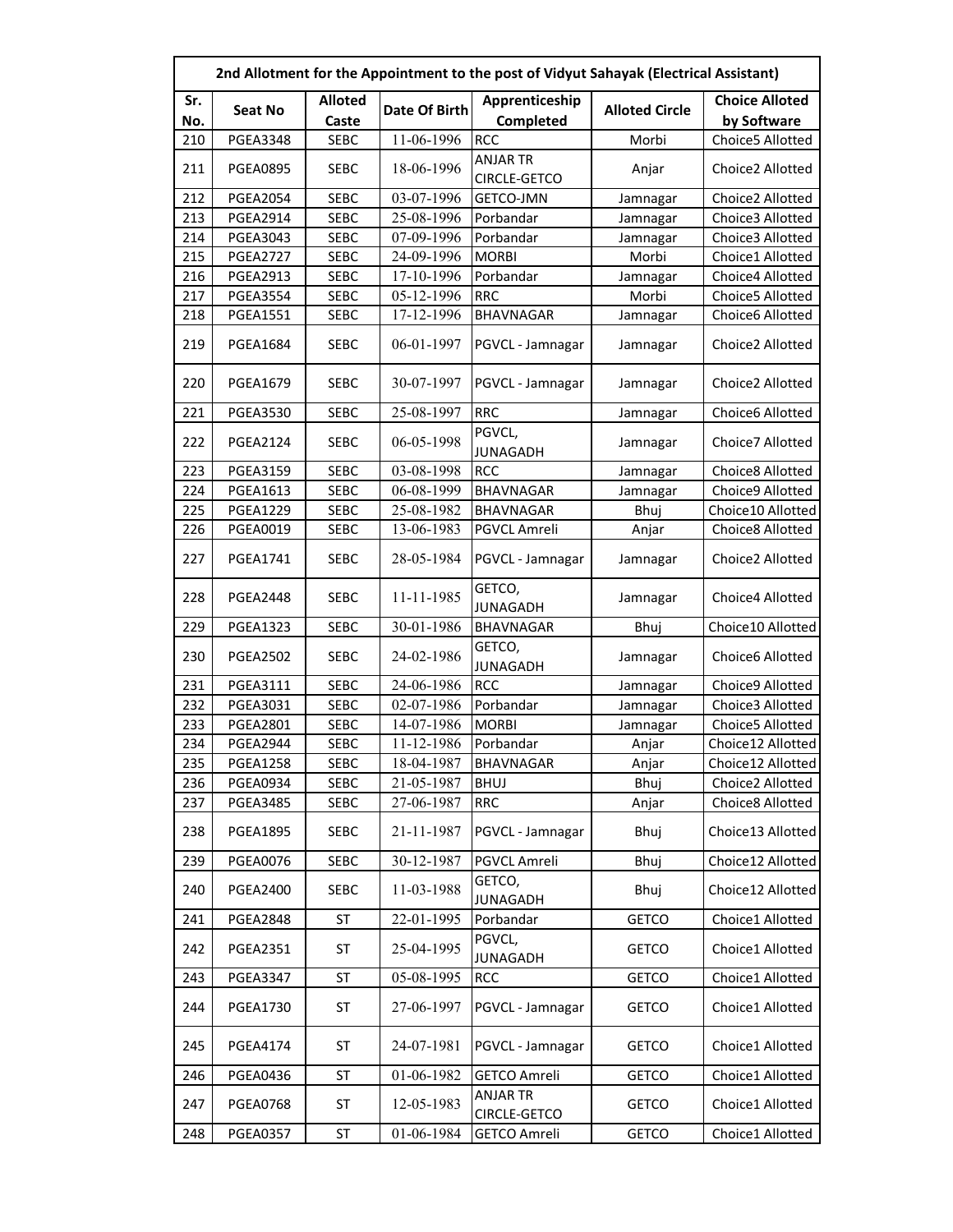|     | 2nd Allotment for the Appointment to the post of Vidyut Sahayak (Electrical Assistant) |                |               |                                     |                       |                       |  |  |
|-----|----------------------------------------------------------------------------------------|----------------|---------------|-------------------------------------|-----------------------|-----------------------|--|--|
| Sr. | Seat No                                                                                | <b>Alloted</b> | Date Of Birth | Apprenticeship                      | <b>Alloted Circle</b> | <b>Choice Alloted</b> |  |  |
| No. |                                                                                        | Caste          |               | Completed                           |                       | by Software           |  |  |
| 249 | <b>PGEA1218</b>                                                                        | <b>ST</b>      | 09-07-1984    | <b>BHAVNAGAR</b>                    | <b>GETCO</b>          | Choice1 Allotted      |  |  |
| 250 | <b>PGEA0575</b>                                                                        | ST             | 22-11-1984    | ANJAR<br><b>CIRCLE PGVCL</b>        | Anjar                 | Choice1 Allotted      |  |  |
| 251 | <b>PGEA1440</b>                                                                        | <b>ST</b>      | 20-03-1985    | BHAVNAGAR                           | <b>GETCO</b>          | Choice1 Allotted      |  |  |
| 252 | <b>PGEA1231</b>                                                                        | <b>ST</b>      | 01-06-1985    | <b>BHAVNAGAR</b>                    | <b>GETCO</b>          | Choice1 Allotted      |  |  |
| 253 | <b>PGEA0793</b>                                                                        | ST             | 01-06-1985    | <b>ANJAR TR</b><br>CIRCLE-GETCO     | <b>GETCO</b>          | Choice1 Allotted      |  |  |
| 254 | <b>PGEA1690</b>                                                                        | <b>ST</b>      | 09-04-1986    | PGVCL - Jamnagar                    | <b>GETCO</b>          | Choice1 Allotted      |  |  |
| 255 | <b>PGEA2135</b>                                                                        | <b>ST</b>      | 11-04-1986    | PGVCL,<br><b>JUNAGADH</b>           | Amreli                | Choice2 Allotted      |  |  |
| 256 | <b>PGEA2751</b>                                                                        | <b>ST</b>      | 10-05-1986    | <b>MORBI</b>                        | <b>GETCO</b>          | Choice1 Allotted      |  |  |
| 257 | <b>PGEA1874</b>                                                                        | ST             | 15-06-1986    | PGVCL - Jamnagar                    | <b>GETCO</b>          | Choice1 Allotted      |  |  |
| 258 | <b>PGEA3966</b>                                                                        | <b>ST</b>      | 23-04-1987    | Surendranagar                       | <b>GETCO</b>          | Choice1 Allotted      |  |  |
| 259 | <b>PGEA0354</b>                                                                        | <b>ST</b>      | 30-04-1987    | <b>GETCO Amreli</b>                 | Amreli                | Choice2 Allotted      |  |  |
| 260 | <b>PGEA3729</b>                                                                        | <b>ST</b>      | 01-06-1987    | TR. C.O. Gondal                     | Bhavnagar             | Choice4 Allotted      |  |  |
| 261 | <b>PGEA1084</b>                                                                        | <b>ST</b>      | 01-06-1987    | <b>Botad</b>                        | Bhavnagar             | Choice7 Allotted      |  |  |
| 262 | <b>PGEA3473</b>                                                                        | <b>ST</b>      | 01-07-1987    | <b>RRC</b>                          | Bhavnagar             | Choice4 Allotted      |  |  |
| 263 | <b>PGEA1100</b>                                                                        | ST             | 10-07-1987    | <b>Botad</b>                        | Bhavnagar             | Choice7 Allotted      |  |  |
| 264 | <b>PGEA0935</b>                                                                        | ST             | 25-07-1987    | <b>BHUJ</b>                         | Anjar                 | Choice2 Allotted      |  |  |
| 265 | <b>PGEA2104</b>                                                                        | <b>ST</b>      | 21-10-1987    | PGVCL,<br><b>JUNAGADH</b>           | Amreli                | Choice9 Allotted      |  |  |
| 266 | <b>PGEA0667</b>                                                                        | <b>ST</b>      | 01-05-1988    | <b>ANJAR</b><br><b>CIRCLE PGVCL</b> | Bhuj                  | Choice5 Allotted      |  |  |
| 267 | <b>PGEA1680</b>                                                                        | <b>ST</b>      | 18-06-1988    | PGVCL - Jamnagar                    | Jamnagar              | Choice4 Allotted      |  |  |
| 268 | <b>PGEA3150</b>                                                                        | <b>ST</b>      | 20-04-1989    | <b>RCC</b>                          | Bhavnagar             | Choice8 Allotted      |  |  |
| 269 | <b>PGEA1745</b>                                                                        | ST             | 01-06-1989    | PGVCL - Jamnagar                    | Bhuj                  | Choice10 Allotted     |  |  |
| 270 | <b>PGEA4010</b>                                                                        | ST             | 01-06-1989    | Surendranagar                       | Bhuj                  | Choice3 Allotted      |  |  |
| 271 | <b>PGEA3794</b>                                                                        | <b>ST</b>      | 13-07-1989    | TR. C.O. Gondal                     | Bhuj                  | Choice13 Allotted     |  |  |
| 272 | <b>PGEA0885</b>                                                                        | EWS            | 31-08-1994    | <b>ANJAR TR</b><br>CIRCLE-GETCO     | <b>GETCO</b>          | Choice1 Allotted      |  |  |
| 273 | <b>PGEA1462</b>                                                                        | EWS            | 07-04-1996    | <b>BHAVNAGAR</b>                    | <b>GETCO</b>          | Choice1 Allotted      |  |  |
| 274 | <b>PGEA2293</b>                                                                        | <b>EWS</b>     | 06-08-1981    | PGVCL,<br><b>JUNAGADH</b>           | <b>GETCO</b>          | Choice1 Allotted      |  |  |
| 275 | <b>PGEA0334</b>                                                                        | <b>EWS</b>     | 22-02-1983    | <b>GETCO Amreli</b>                 | <b>GETCO</b>          | Choice1 Allotted      |  |  |
| 276 | <b>PGEA0356</b>                                                                        | EWS            | 15-04-1986    | <b>GETCO Amreli</b>                 | <b>GETCO</b>          | Choice1 Allotted      |  |  |
| 277 | <b>PGEA1330</b>                                                                        | EWS            | 29-09-1987    | <b>BHAVNAGAR</b>                    | Botad                 | Choice2 Allotted      |  |  |
| 278 | <b>PGEA1313</b>                                                                        | EWS            | 04-04-1988    | BHAVNAGAR                           | <b>GETCO</b>          | Choice1 Allotted      |  |  |
| 279 | <b>PGEA0830</b>                                                                        | EWS            | 15-01-1989    | ANJAR TR<br>CIRCLE-GETCO            | <b>GETCO</b>          | Choice1 Allotted      |  |  |
| 280 | <b>PGEA0943</b>                                                                        | EWS            | 18-03-1989    | <b>BHUJ</b>                         | <b>GETCO</b>          | Choice1 Allotted      |  |  |
| 281 | <b>PGEA2670</b>                                                                        | EWS            | 21-01-1990    | <b>MORBI</b>                        | <b>GETCO</b>          | Choice1 Allotted      |  |  |
| 282 | <b>PGEA2645</b>                                                                        | EWS            | 02-04-1990    | <b>MORBI</b>                        | <b>GETCO</b>          | Choice1 Allotted      |  |  |
| 283 | <b>PGEA0779</b>                                                                        | <b>EWS</b>     | 11-06-1991    | <b>ANJAR TR</b><br>CIRCLE-GETCO     | <b>GETCO</b>          | Choice1 Allotted      |  |  |
| 284 | PGEA1011                                                                               | EWS            | 16-07-1991    | <b>BHUJ</b>                         | <b>GETCO</b>          | Choice1 Allotted      |  |  |
| 285 | <b>PGEA2906</b>                                                                        | EWS            | 08-08-1993    | Porbandar                           | Jamnagar              | Choice3 Allotted      |  |  |
| 286 | <b>PGEA0875</b>                                                                        | EWS            | 30-12-1993    | ANJAR TR<br>CIRCLE-GETCO            | Anjar                 | Choice3 Allotted      |  |  |